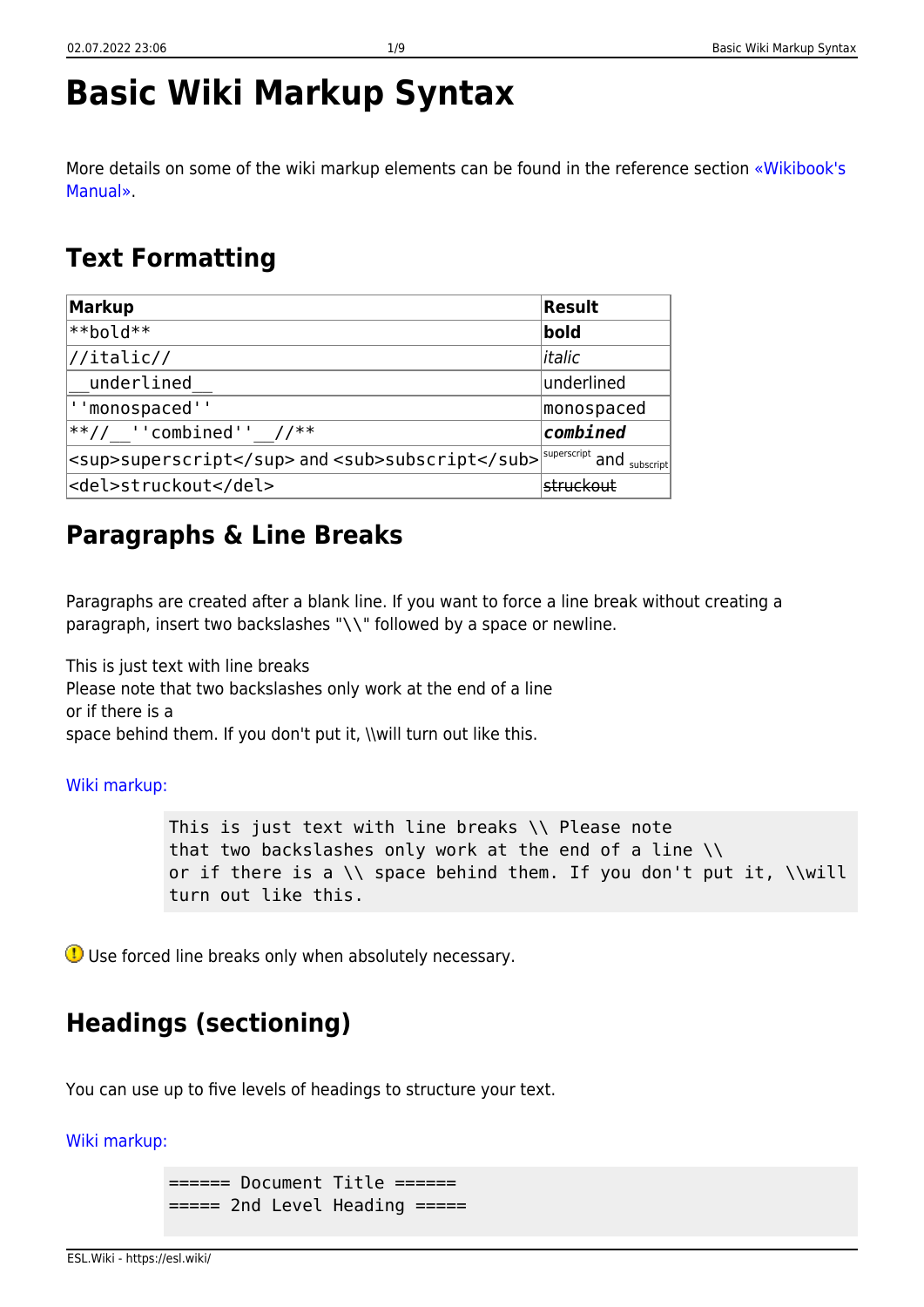$===$  3rd Level Heading  $===$  $==$  4th Level Heading  $==$  $==$  5th level heading  $==$ 

If there are more than three headings in the text, a list of contents is automatically created, it can be turned off by inserting the string ~~NOTOC~~ into the document.

Four or more dashes ---- are converted to a horizontal bar:

# **Typographic symbols**

Some typographic symbols can be created by simple text characters. Here is an example of recognized characters.

→ ← ↔ ⇒ ⇐ ⇔ » « – — '640x480' © ™ ® … "Vladimir Vladimirovich™ is our everything. © Ia"

#### [Wiki markup:](https://esl.wiki/_export/code/en/wiki/syntax?codeblock=2)

-> <- <-> => <= <=> >> << -- -- '640x480' (c) (tm) (r) ... "Vladimir Vladimirovich(tm) is our everything. (c) Ia"

### **Links**

| <b>External links</b>                                                  |                                             |
|------------------------------------------------------------------------|---------------------------------------------|
| https://duckduckgo.com                                                 | https://duckduckgo.com                      |
| [[https://duckduckgo.com "DuckDuckGo: Confidential<br>search engine"]] | "DuckDuckGo: Confidential<br>search engine" |
| [[mailto:foo@example.com Mr. Foo]]                                     | Mr. Foo                                     |
| Internal links                                                         |                                             |
| [[en:grammar:Present Continuous]]                                      | <b>Present Continuous</b>                   |
| [[[en:grammar:present continuous]]                                     | present continuous                          |
| [[en:grammar:present continuous Link to "Present<br> Continuous"]]     | Link to "Present Continuous"                |

See also [Pages & Namespaces](https://esl.wiki/en/wiki/pagename_and_namespaces).

### **Interwiki Links**

Interwiki Links are quick links to other Wikis. For example this is a link to Wikipedia's page about Wikis: WWiki or WAbout [Wiki](https://en.wikipedia.org/wiki/Wiki)s.

#### [Wiki markup:](https://esl.wiki/_export/code/en/wiki/syntax?codeblock=3)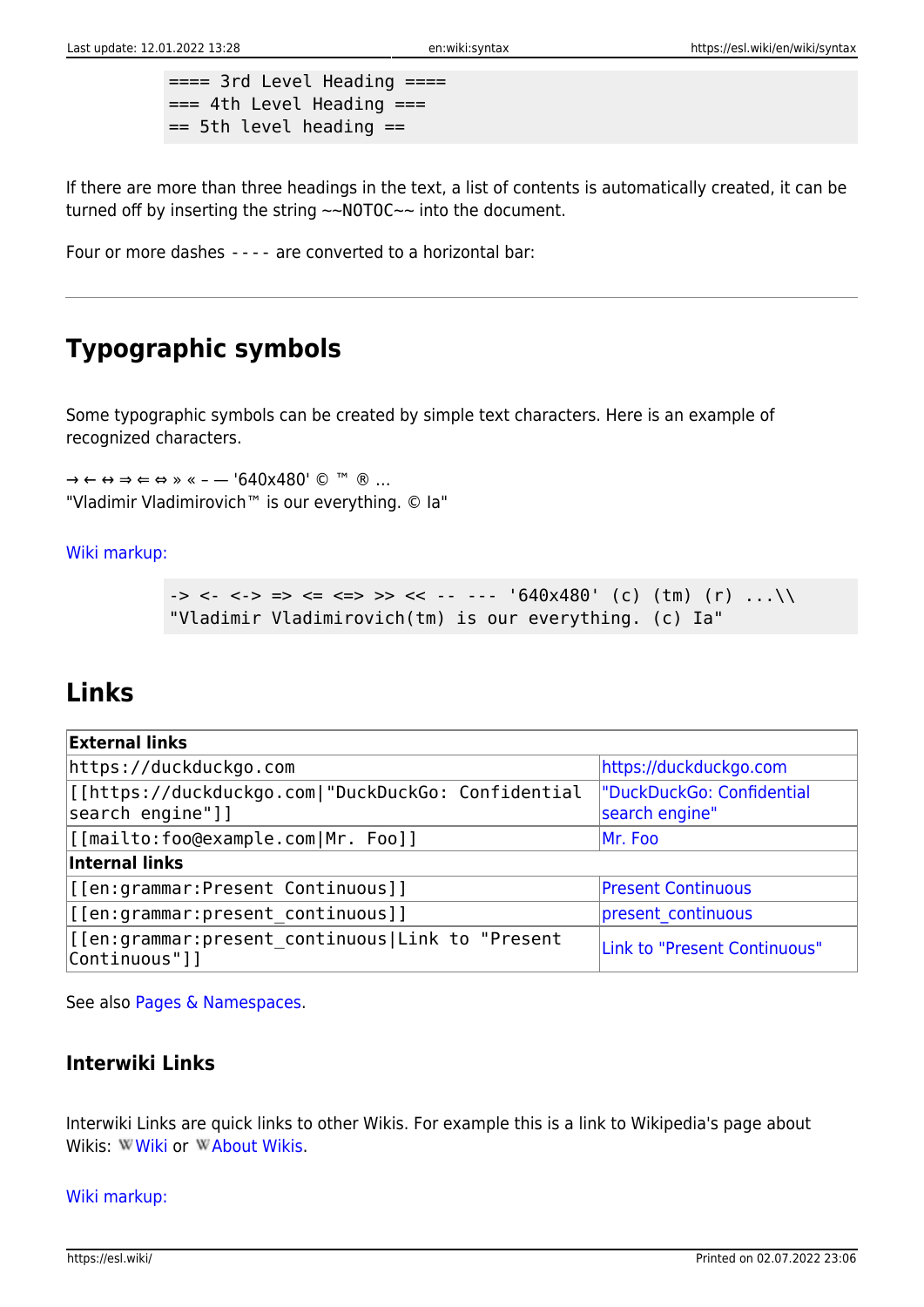Interwiki Links are quick links to other Wikis. For example this is a link to Wikipedia's page about Wikis: [[wp>Wiki]] or [[wp>Wiki|About Wikis]].

Internal interwiki link to a user page:  $\frac{1}{2}$ jl Alice.

#### [Wiki markup:](https://esl.wiki/_export/code/en/wiki/syntax?codeblock=4)

Internal interwiki link to a user page: [[user>jl\_Alice]].

For more information on supported interwiki see ["Interwiki".](https://esl.wiki/en/wiki/interwiki)

### **Lists**

Wiki markup supports numbered and bulleted lists. To create a list item, precede a line with two spaces followed by an asterisk (\*) for a bulleted list, or a hyphen (-) for a ordered list.

- The first item in the bulleted list
	- The second nested item in the list
		- One more nested item
	- One more list item
	- $\circ$  Interruptible list
		- Nested list item

Continuation of the interruptible list

- Another nested list item
- 1. The same list, only ordered
- 2. The second list item
	- 1. The nested item in the list
	- 2. Interruptible ordered list
		- 1. Nested list item

Continuation of the interruptible list

- 1. Another nested list item
- 3. It's simple.

#### [Wiki markup:](https://esl.wiki/_export/code/en/wiki/syntax?codeblock=5)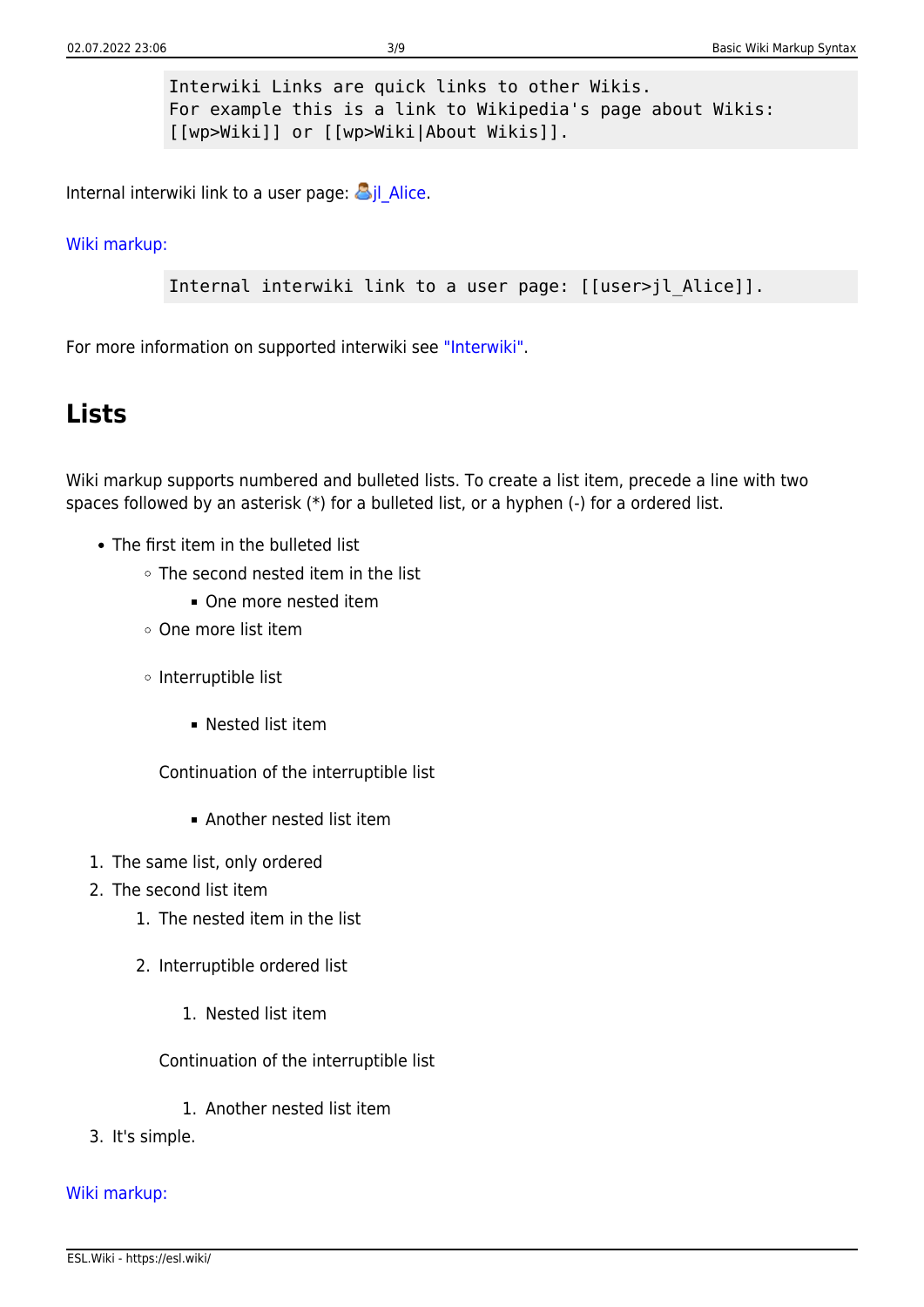\* The first item in the bulleted list \* The second nested item in the list \* One more nested item \* One more list item \*\* Interruptible list \* Nested list item .. Continuation of the interruptible list \* Another nested list item - The same list, only ordered - The second list item - The nested item in the list -- Interruptible ordered list - Nested list item .. Continuation of the interruptible list - Another nested list item - It's simple.

### **Footnotes**

<span id="page-3-0"></span>You can add footnotes  $[1]$  by using double parentheses.

#### [Wiki markup:](https://esl.wiki/_export/code/en/wiki/syntax?codeblock=6)

You can add footnotes ((This is a footnote)) by using double parentheses.

<span id="page-3-1"></span>A footnote can be given a name <sup>[\[2\]](#page-8-1)</sup> and refer to iit already by name<sup>[\[3\]](#page-8-1)</sup>.

[Wiki markup:](https://esl.wiki/_export/code/en/wiki/syntax?codeblock=7)

A footnote can be given a name ((name>This is a named footnote.)) and refer to iit already by name((name)).

<span id="page-3-2"></span>The footnote name<sup>[\[4\]](#page-8-2)</sup> can be positioned before its decryption<sup>[\[5\]](#page-8-2)</sup>.

#### [Wiki markup:](https://esl.wiki/_export/code/en/wiki/syntax?codeblock=8)

The footnote name((name2)) can be positioned before its decryption((name2>This is another named footnote.)).

For more details see: [Footnotes Formatting](https://esl.wiki/en/wiki/refnotes).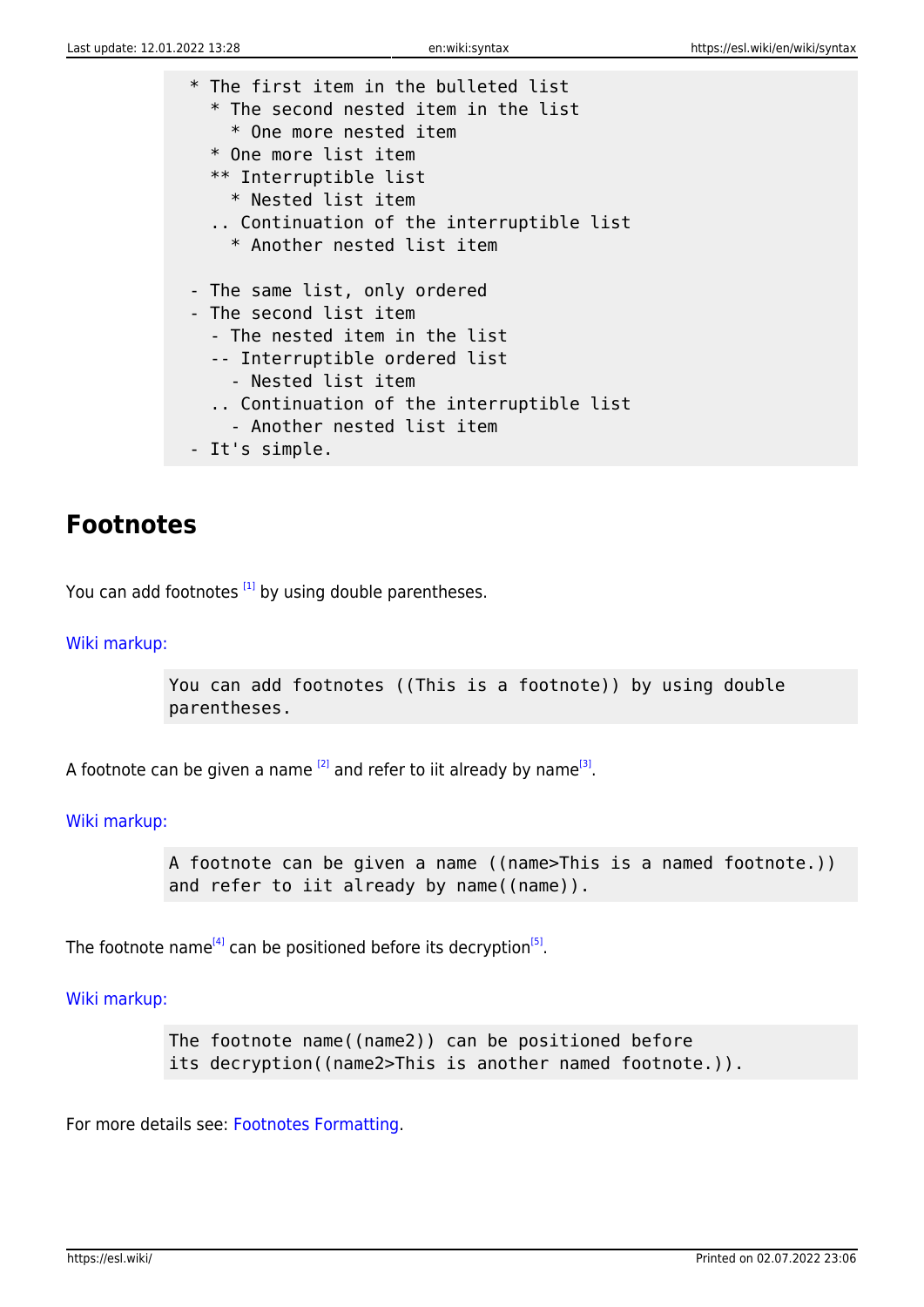# **Tables**

The wiki supports a simple syntax to create tables. Table rows have to start and end with a | for common rows and a ^ for headers:

| Heading 1                                      | <b>Heading 2</b> | <b>Heading 3</b> |  |
|------------------------------------------------|------------------|------------------|--|
| Row 2 Column 1 Row 2 Column 2 Row 2 Column 3   |                  |                  |  |
| Row 3 Column $1$ Row 3 Column 2 and 3's merger |                  |                  |  |
| Row 4 Column 1 Row 4 Column 2 Row 4 Column 3   |                  |                  |  |

### [Wiki markup:](https://esl.wiki/_export/code/en/wiki/syntax?codeblock=9)

| $\hat{}$ Heading 1 | $\hat{}$ Heading 2 | $^{\circ}$ Heading 3          | $\hat{\phantom{a}}$ |
|--------------------|--------------------|-------------------------------|---------------------|
| Row 2 Column 1     | Row 2 Column 2     | Row 2 Column 3                |                     |
| Row 3 Column 1     |                    | Row 3 Column 2 and 3's merger |                     |
| Row 4 Column 1     | Row 4 Column 2     | Row 4 Column 3                |                     |

| <b>Heading 1</b> Row 1 Column 2    |  | Row 1 Column 3 |
|------------------------------------|--|----------------|
| <b>Heading 2</b> Row 2 Column 2    |  | Row 1 Column 3 |
| Heading 3 Row 3 no Columns' merger |  |                |
| <b>Heading 4</b> Row 4 Column 2    |  | Row 4 Column 3 |

#### [Wiki markup:](https://esl.wiki/_export/code/en/wiki/syntax?codeblock=10)

| $\hat{}$ Heading 1 | Row 1 Column 2                  | Row 1 Column 3 |  |
|--------------------|---------------------------------|----------------|--|
| $\hat{}$ Heading 2 | Row 2 Column 2   Row 1 Column 3 |                |  |
| $\hat{}$ Heading 3 | Row 3 no Columns' merger        |                |  |
| $\hat{}$ Heading 4 | Row 4 Column 2 Row 4 Column 3   |                |  |

You can have rows' merger by adding ::: into the cells below the one to which they should connect.

| Row 1 Column 1 Row 1 Column 2 |                                                                    | Row 1 Column 3 |
|-------------------------------|--------------------------------------------------------------------|----------------|
| Row 2 Column 1                |                                                                    | Row 2 Column 3 |
|                               | Row 3 Column $1$ Row 2, 3 and 4's merger Column $2$ Row 3 Column 3 |                |
| Row 4 Column 1                |                                                                    | Row 4 Column 3 |

#### [Wiki markup:](https://esl.wiki/_export/code/en/wiki/syntax?codeblock=11)

| Row 1 Column 1 | Row 1 Column 2 | Row 1 Column 3 | | Row 2 Column 1 | Row 2, 3 and 4's merger Column 2 | Row 2 Column 3 | | Row 3 Column 1 | ::: | Row 3 Column 3 | | Row 4 Column 1 | ::: | Row 4 Column 3 |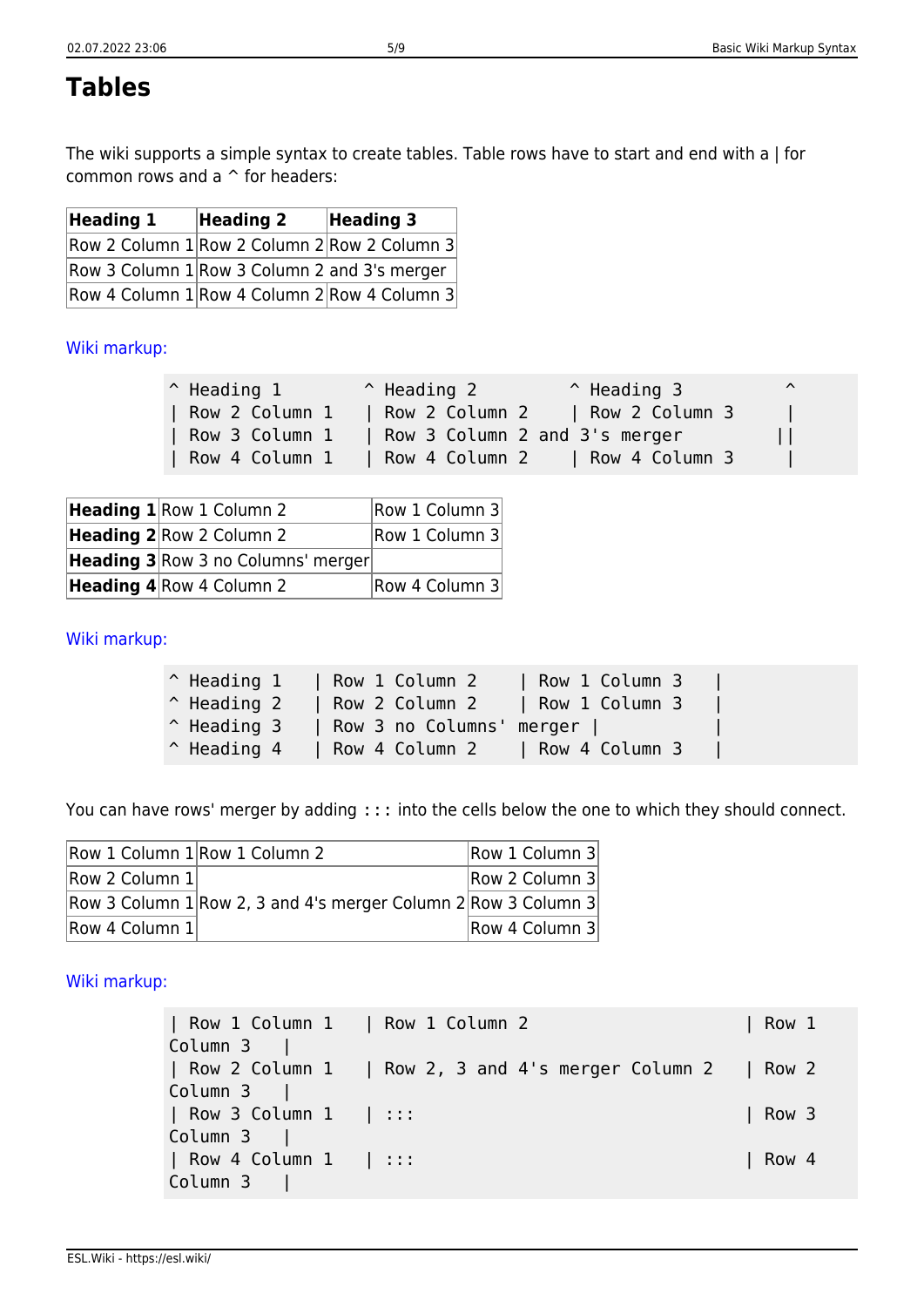You can align the table contents, too. Just add at least two spaces at the opposite end of your text: Add two spaces on the left to align right, two spaces on the right to align left and two spaces at least at both ends for centered text.

| Table Contents Alignment |                   |              |  |
|--------------------------|-------------------|--------------|--|
| lleft                    |                   | right center |  |
|                          | right center left |              |  |

[Wiki markup:](https://esl.wiki/_export/code/en/wiki/syntax?codeblock=12)

| ∧    |       | Table Contents Alignment |        | $\lambda\lambda\lambda$ |  |
|------|-------|--------------------------|--------|-------------------------|--|
| left |       | right  center            |        |                         |  |
|      | right | center                   | ∣left¦ |                         |  |

Note: Vertical alignment is not supported.

# **Working with images and other files**

You can include external and internal media files with curly brackets. Optionally you can specify the size of images:



Real size:



Resize to a certain width:



Resize to a certain width and height:

[Wiki markup:](https://esl.wiki/_export/code/en/wiki/syntax?codeblock=13)

Real size: {{en:wiki:Cheburashka.jpg}}

Resize to a certain width: {{en:wiki:Cheburashka.jpg?100}}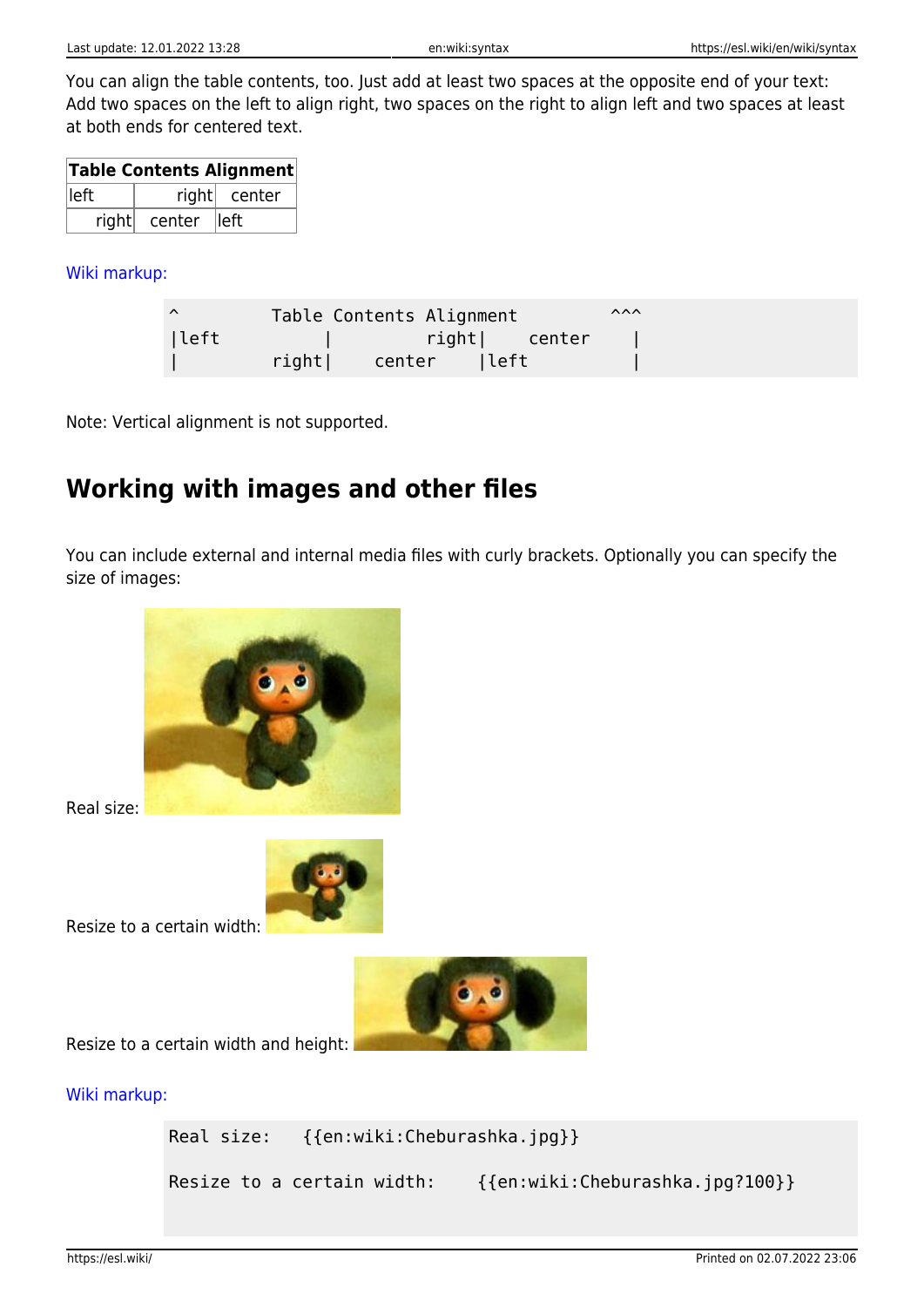### Resize to a certain width and height: {{en:wiki:Cheburashka.jpg?200x80}}

It is possible to add a title which is displayed as a tooltip by most browsers:



[Wiki markup:](https://esl.wiki/_export/code/en/wiki/syntax?codeblock=14)

{{en:wiki:Cheburashka.jpg|This is Cheburashka.}}

By using left or right whitespaces you can choose the alignment:







[Wiki markup:](https://esl.wiki/_export/code/en/wiki/syntax?codeblock=15)

{{en:wiki:Cheburashka.jpg?120x60 |image on the left}} {{ en:wiki:Cheburashka.jpg?120x60|on the right}} {{ en:wiki:Cheburashka.jpg?120x60 |on the center}}

By adding ?linkonly you provide a link to the media without displaying it inline:

[cheburashka.jpg](https://esl.wiki/_media/en/wiki/cheburashka.jpg)

[Wiki markup:](https://esl.wiki/_export/code/en/wiki/syntax?codeblock=16)

{{en:wiki:Cheburashka.jpg?linkonly}}

If specifying a filename that is not a supported media format, then it will be displayed as a link instead.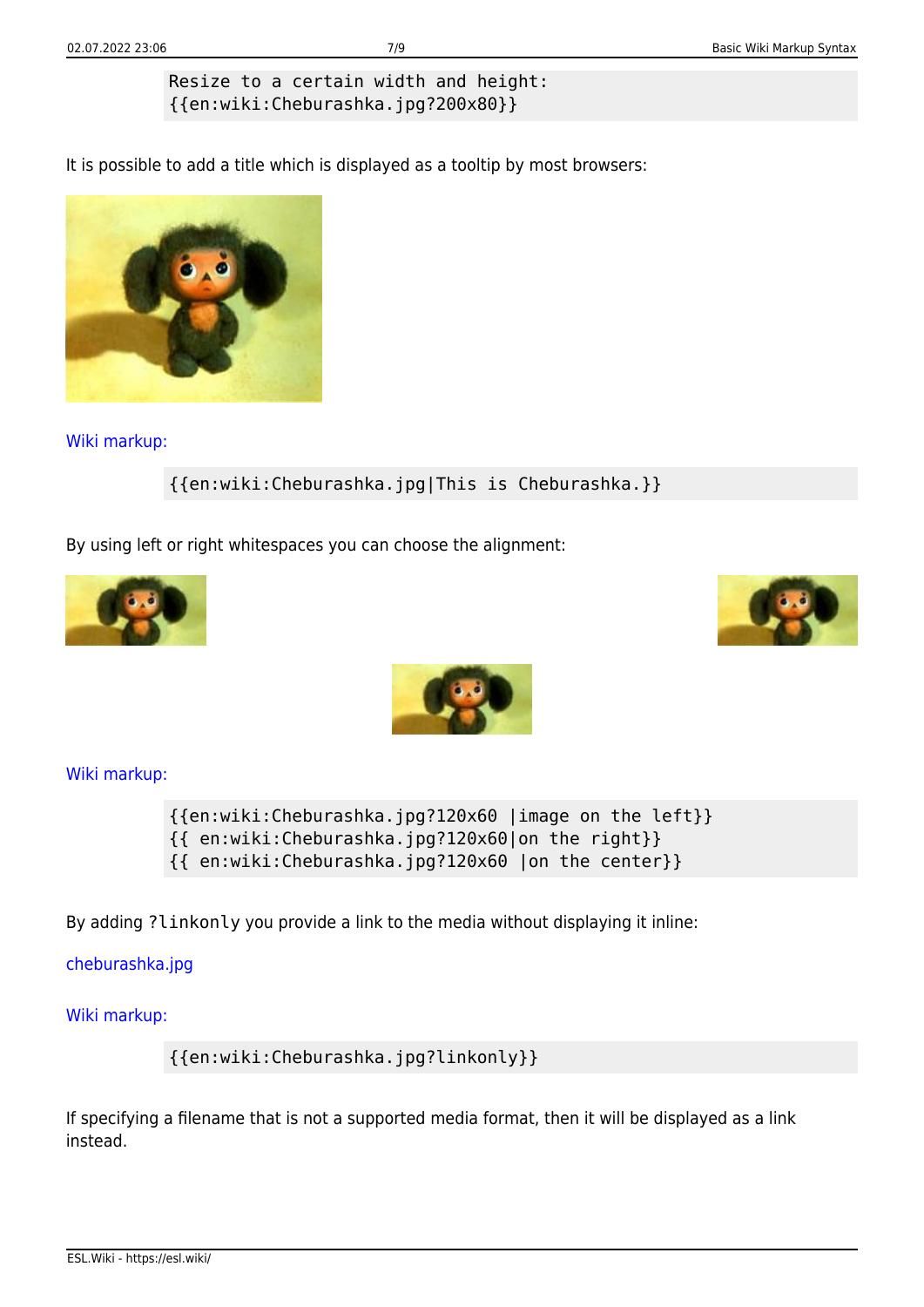### **No Formatting**

To have The Wiki ignore the markup (i.e. not format it), either enclose it in tags <nowiki> </nowiki>, or even easier – in double percent signs %%.

It's just text that contains the address http://www.splitbrain.org/ and \*\*formatting\*\* – but nothing happens.

[Wiki markup:](https://esl.wiki/_export/code/en/wiki/syntax?codeblock=17)

```
It's just text that contains the address
%%http://www.splitbrain.org/%%
and %%**formatting**%% -- but nothing happens.
```
### **Code Blocks**

You can include code blocks into your documents by either indenting them by at least two spaces or by using the tags <code> or <file>.

```
This is unformatted text, in which all spaces are preserved: like
<- this.
```

```
This is also unformatted text, in which all spaces are preserved: like
<- this.
```
[Wiki markup:](https://esl.wiki/_export/code/en/wiki/syntax?codeblock=19)

 This is unformatted text, in which all spaces are preserved: like <- this. scode></code> This is also unformatted text, in which all spaces are preserved: like <- this. </code>

### **Comments in markup**

It is possible to insert comments into the text markup, which are displayed only when editing the page.

[Wiki markup:](https://esl.wiki/_export/code/en/wiki/syntax?codeblock=20)

```
It is possible to insert comments into the text markup, /* like
this */
```